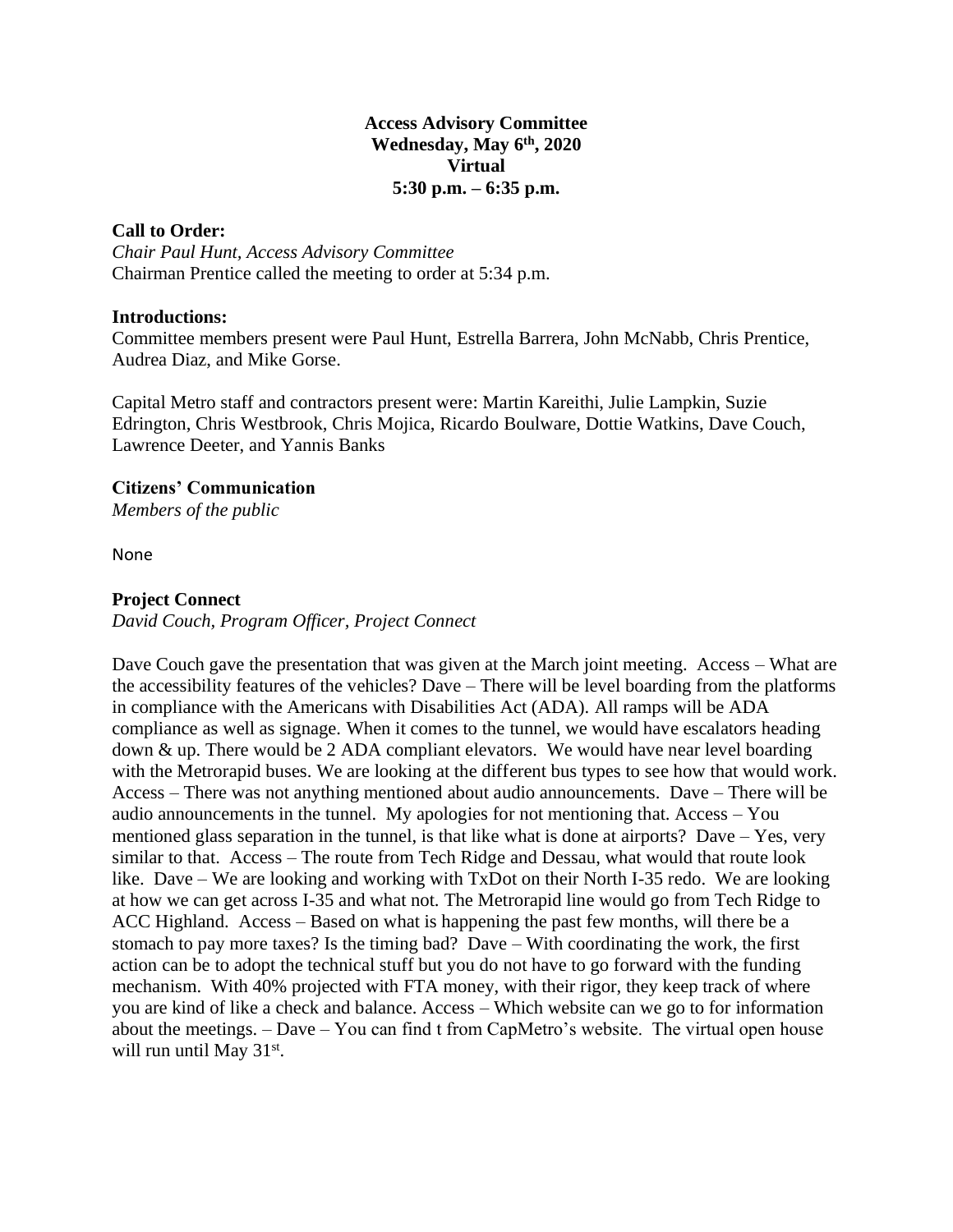## **Operations Update**

*Dottie Watkins, Chief Customer Officer/Chief Operating Officer*

Access – There are some concerns about the cost. How is it decided if the fare is going to be free & for how much longer? Dottie – We aren't 100% sure how much longer. We want to make sure we are keeping it safe for our operators. It will probably in the next couple months. Access – For people who have bought passes, will metro be doing a refund? Dottie – People can trade them in at the transit store, but we will honor them for future months use when we start collecting fares again. We will get info out to customers once we start collecting fares again. Access – Can you give an update on Covid-19 employees. Dottie – We currently have 12 members of CapMetro family with Covid-19. We unfortunately did lose a bus mechanic; the rest fortunately have not been that severe. Access – Is it still typical for both bus doors to open? Dottie – It is possible to just open the rear door. It is possibly just out of habit of turning the lever to open both doors. Access – In terms of the Post-Pandemic Resource Committee will someone who has lost their job be able to apply for a voucher for passes? Dottie – We are looking at all options of what that could be, but it will be something we are looking into.

### **June Service Change**

*Lawrence Deeter, Principal Planner, Shortrange*

Access - In term of UT shuttles are you certain that they are not having classes for upcoming session? Lawrence – We are positive they are not for Summer but for Fall they said they will announce something in June. We work closely with them and they will let us know. Access – If they come into service will it be back to normal? Lawrence – It will probably be normal, but they will let us know what they would like to have

### **Access Update**

*Chad Ballentine, Vice President, Demand Response and Innovative Mobility*

We worked with HEB & Central Texas Foodbank when this first started to help get people groceries who were MetroAccess customers. We started this project on the 23<sup>rd</sup> of March. HEB was amazing with this. We are still doing this. The program has been extended twice so far & HEB continues to donate groceries. We deliver over 4000 meals a day. Good Apple reached out to us because they wanted to deliver fresh produce. Access – With Good Apple program, is it an application process? Chad – Good Apple is a non-profit company that does delivery of produce. Before this they did if you would buy a basket of produce and they would donate to a family in need. They are now donating the food. To help maintain their volume they are asking people to apply for it. It is for folks 55+ or immune compromise & need food assistance. Access – Can you give an idea on the kind of fresh fruit & veggies you get. How big is the package? Chad  $-$ Kohlrabi, lettuces, oranges, avocado, dill, carrots, etc. Occasionally they will give recipes to go along with it. Estrella – Wants to recognize the work CapMetro is doing to keep employees from being furlough as well as what you are doing for the community. Glenda – I want to